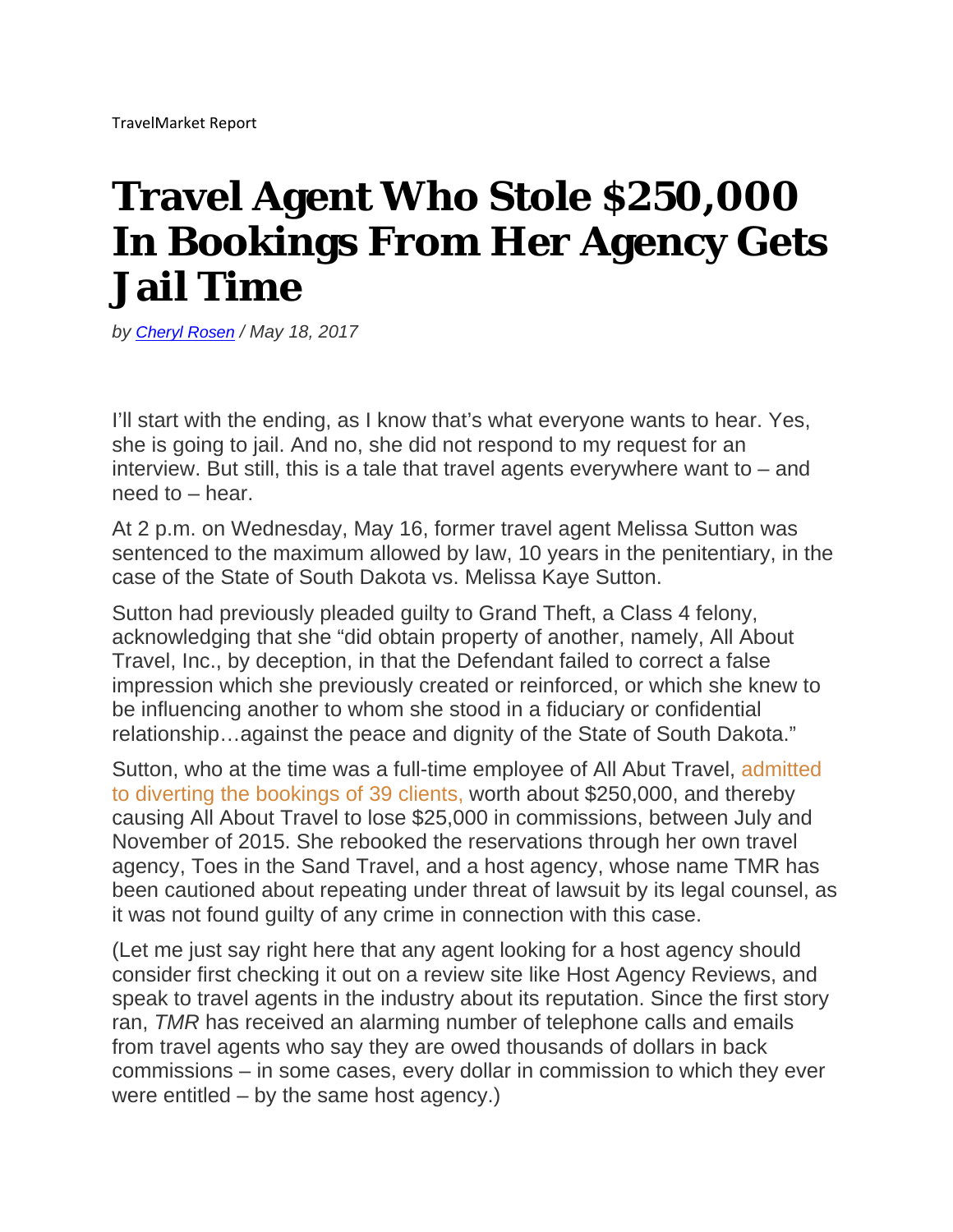But back to the story of Ms. Sutton. The judge on Tuesday suspended her sentence on condition that she not commit any like offenses during the 10 year term, Karen Schroedermeier, owner of All About Travel, told *TMR*. But Sutton still will have to serve the maximum applicable under the plea bargain to which she agreed, 180 days of punishment. That will begin with 14 days in the county jail starting Tuesday, June 6. She then will serve 90 days in a work release program, and for the remaining 76 days will wear an electronic monitoring device.

In addition, her passport has been revoked, limiting her access to the travel industry – something Schroedermeier said is extremely uncommon, but somehow particularly meaningful, in a case like this.

She also will make full restitution, beginning with an \$8,000 check she delivered to the court on Wednesday and continuing at the rate of \$350 a month until the balance is repaid in full.

## **The day in court**

"Of course I was there in court, and I had great support; we had a good following, all of us who had been employed at All About Travel, some spouses and friends," Schroedermeier said. "It started out with the defense stating its case, which was basically that it was a mistake; Melissa basically apologized to the court and admitted she made a mistake. She indicated that she understands that ignorance of the law is no excuse. But she never apologized to me or to All About Travel.

"Our side was that you don't make a mistake 35 times over five months; at some point you made a decision, you made a choice to continue to do this."

The judge was very attentive and referenced a lot of documents the two sides had submitted, including Schroedermeier's victim impact statement and emails Sutton had sent to her clients, saying she was opening her own agency, Toes in the Sand Travel, "and how it was all hush hush" about her switching their reservations from her current employer to the new agency.

"It really was very interesting when you put it together, as the judge did, that she incorporated as Toes in the Sand, but continued to sit at a desk in our office earning a salary up until the time she was terminated," Schroedermeier said. Still, "I don't think she was expecting the sentence she got; on the day she was terminated she said to the gals in the office, 'You don't understand I had to do it for my family. She said her husband had lost his job and had been unemployed for several months.' "

In the end, Schroedermeier said, "pretty much everyone felt it was a very fair sentence – I feel it's fair, I feel the judge did an amazing job, she read all of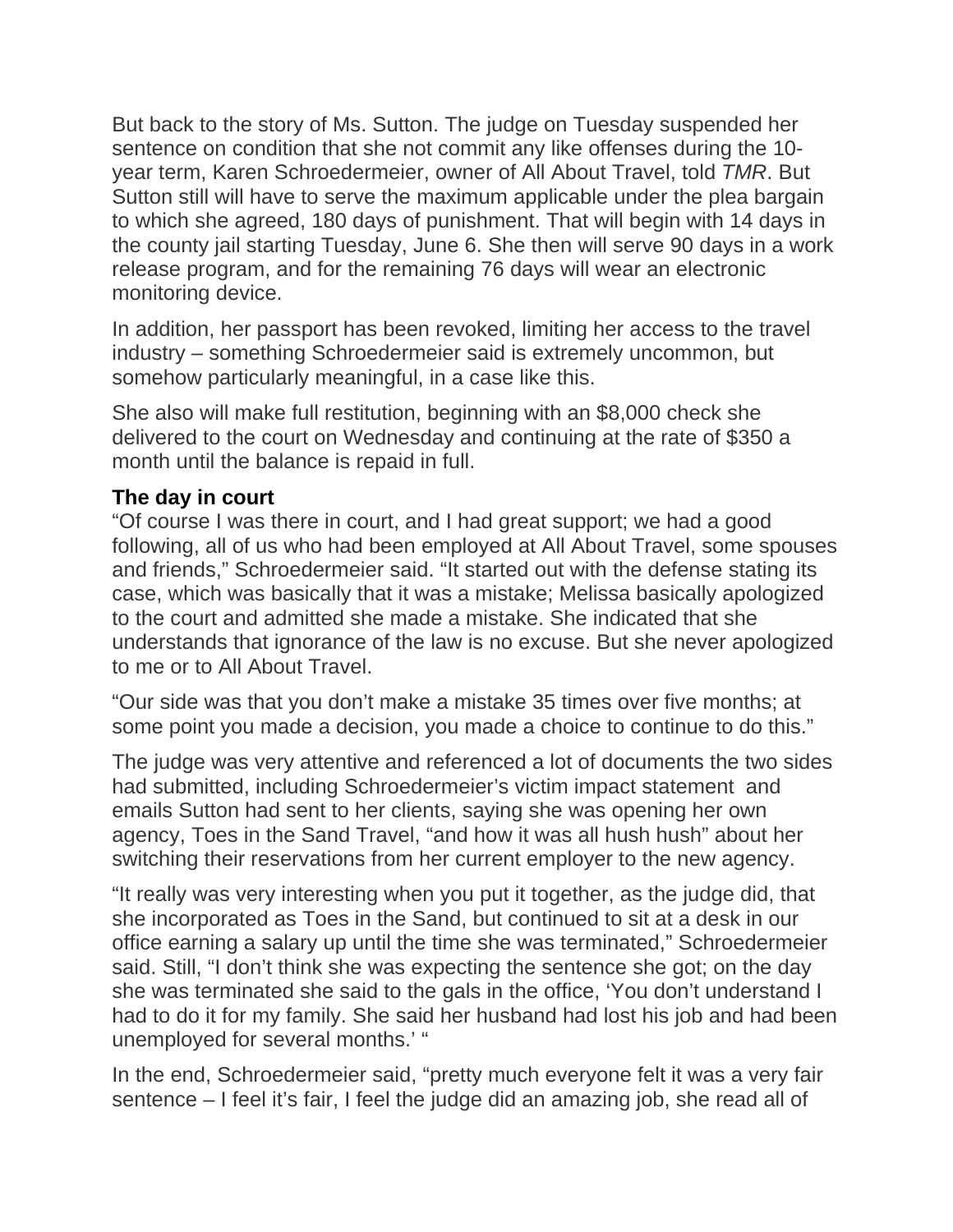the documents, she had them flagged so she could reference and read back the parts she felt were important. I felt a judge who put forth that much effort was very fair. I've spoken to just about everyone on my staff and while some would have liked to have seen a longer sentence, overall everyone is very happy that it's over."

## **Lessons learned**

So what has Schroedermeier learned from all this? "The first and foremost thing is to call the police, to let the state determine the crime," she said. "You don't have to hire an attorney, you can let the state determine if there has been a crime."

Second, be proactive to prevent problems. Have an attorney review your employee contracts "to make sure everything is in place so that when something like this happens you have a contract you know is sound to move forward on."

And third, remember that people change, and be vigilant. "When Melissa started with All About Travel it was six years into her career, and I am sure she never had the intent to do something like this. But you never know how someone can change down the road. So how can you prevent this? Keep an eye on everything people are doing – I'm not saying monitor their email, but check the invoices that everyone is running every 30 days to see if they are on track with their bookings the previous year. Other than that I don't know there's a lot you can do – when you start micromanaging people you are going to lose good employees."

In the end, Schroedermeier said, "I do really hope people in the industry will learn from this story, whether it be someone who has maybe thought that what they were doing was right and now they realize it isn't, or deterring someone from committing a fraudulent act, or owners being more aware that you can press charges in a case like this."

And she is grateful to her employees, "I could never have done this without the support of the employees I work with;" she said. "It was very nice to see our friends and family in court to show their support. It's real now, it's no longer just a story to be told. I know I'm not over it, I don't know if I'll ever be over it. I can't allow it to make me view my employees differently, though I'm sure if you talked to them they'd say things are different because of what transpired."

But Schroedermeier is determined to move on. She has hired new staff and business is "right on target, with some very strong months ahead that appear to be larger than last year, now that we have gotten through all the